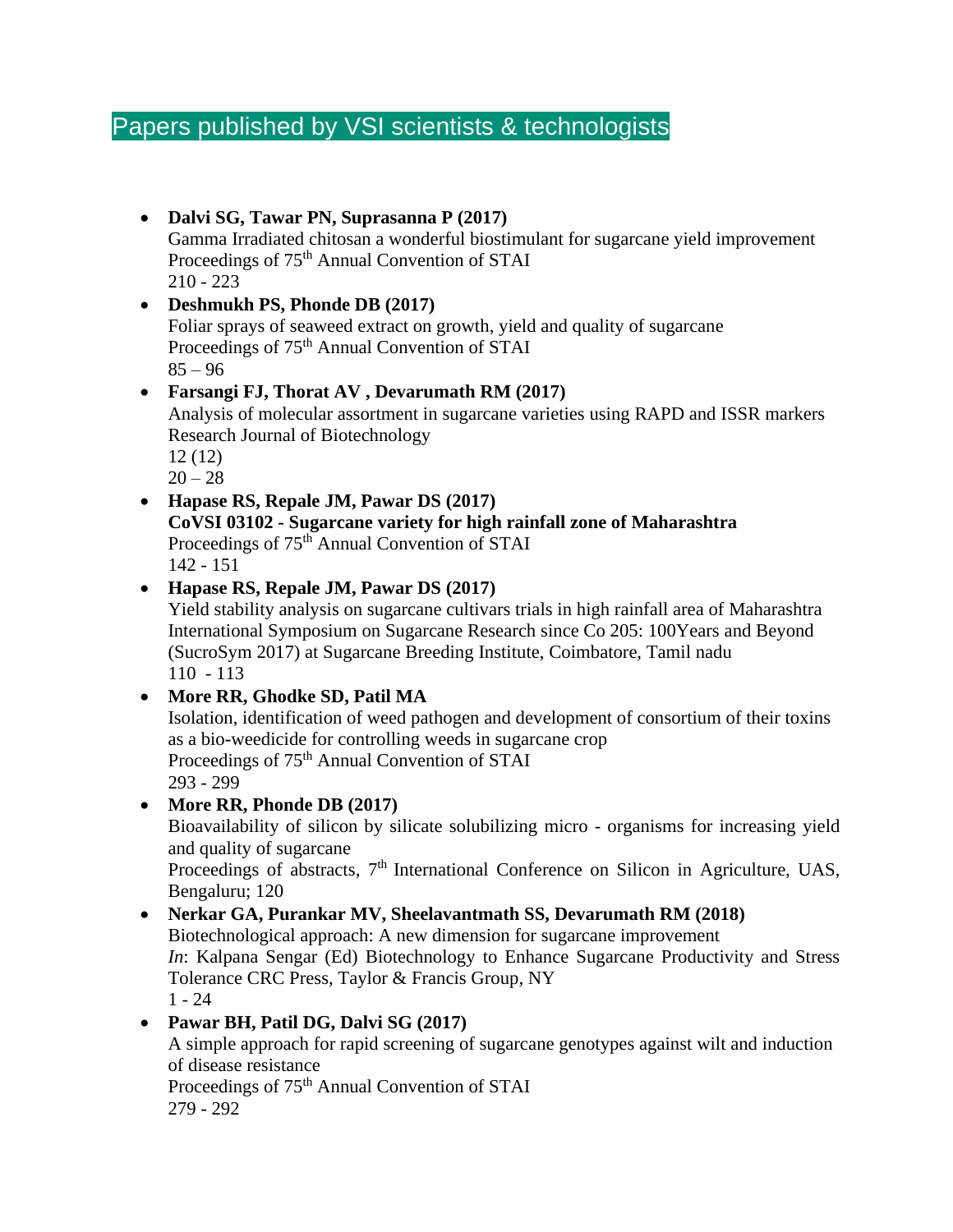#### • **Phonde DB, Deshmukh PS, More RR, Banerjee K (2017)**

 Studies on soil silicon status in vertisols and silicon management in sugarcane Proceedings of abstract, 7<sup>th</sup> International Conference on Silicon in Agriculture, UAS, Bengaluru

122

# • **Ravindra RK, Pallavi W, Prashant GK, Ghole VS and Babu KH (2017)**

Development of sugarcane plastid transformation system using particle bombardment J. Plant Development Sciences

9(6) 523 - 530

#### • **Repale JM, Hapase RS, Chapde PD (2017)**

Studies on performance of promising sugarcane genotypes in North-East Maharashtra Proceedings of 75<sup>th</sup> Annual Convention of STAI 137 - 141

• **Shinde PP (2017)**

Mechanized cultivation in sugarcane crop Proceedings of 75<sup>th</sup> Annual Convention of STAI 174 -181

### • **Virdhaval MN, Mokshadaa RN, Ravindra RK, Avinash ST and Babu KH (2017)**

Detection and eradication of major microbial contaminants during callus culture of Sugarcane (*Saccharum offcinarum* L.) genotype Co 86032

Research Journal of Pharmaceutical, Biological and Chemical Sciences 8(1)

1153 -1160

#### • **Panda S, Dumanavar PS, Dani RV (2017)**

A concept of conversion of existing sulphitation plant to refined sugar plant with 38% steam on cane

Proceedings of 75th Annual Convention of STAI 14 - 20

## • **Kale KB (2017)**

Modification in existing milling tandem to get 98% mill extraction Proceedings of 75<sup>th</sup> Annual Convention of STAI E 377 - 388

• **Kale KB (2017)**

Moisture reduction system by trash plate modification Proceedings of  $63<sup>rd</sup>$ Annual Convention of DSTA E 274 - 278

• **Patil KR, Ingle TS (2017)**

Solar energy application in Indian Sugar Industry Proceedings of 75<sup>th</sup> Annual Convention of STAI E 445-455

## • **Patil PG, Changude RA (2017)**

Improved drive system for fibrizer application Proceedings of  $47<sup>th</sup>$  Annual Convention of SISSTA E 229-239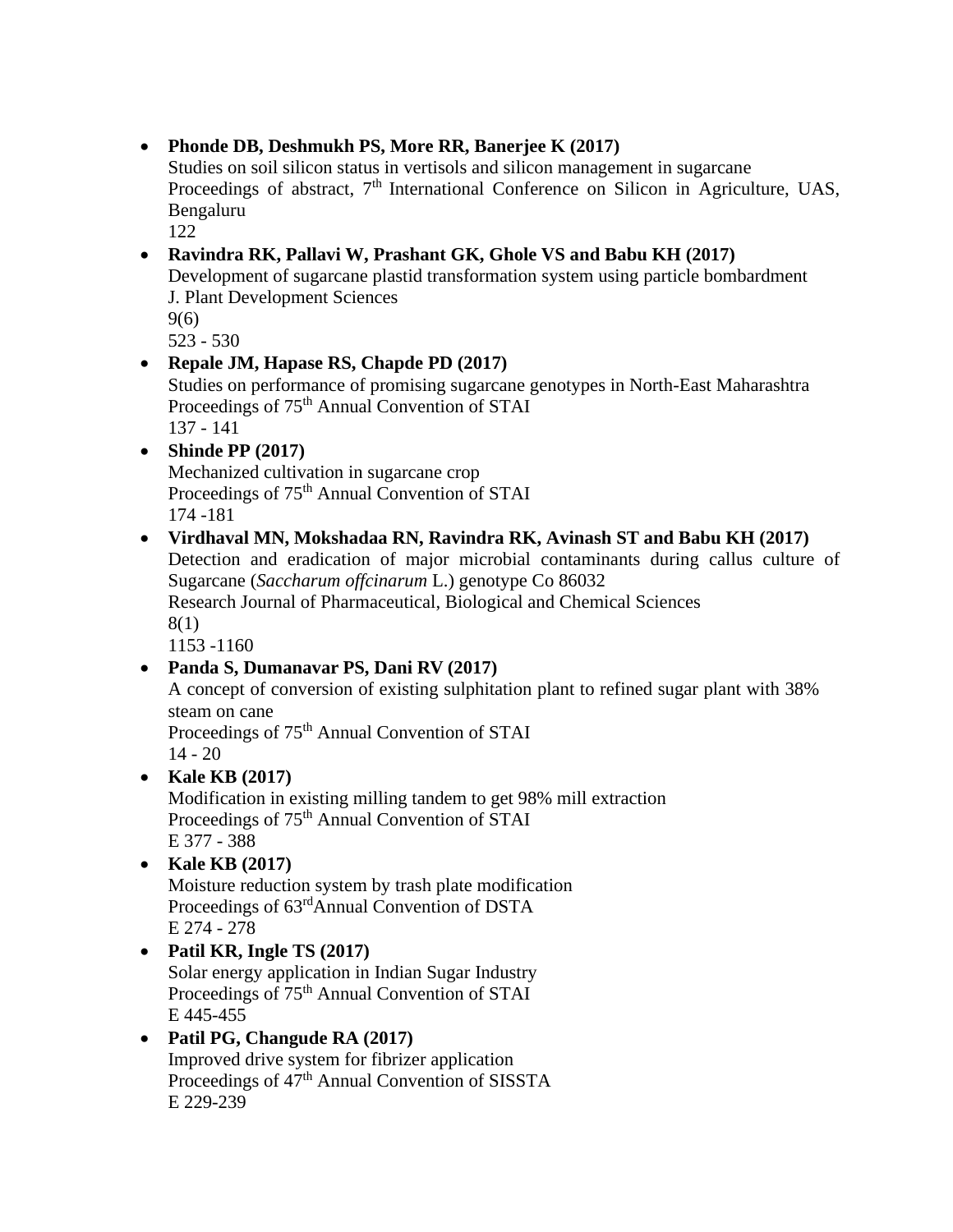• **Burase RV, Patil SV, Patil RS, Rathod G, Misale G (2017)** Pilot scale studies of biomethanation of high brix spent wash Proceedings of  $63^{\text{rd}}$ Annual Convention of DSTA 325-335

• **Ingle S, Paradh A, Dudhane A, Patil S (2017)**  Enhanced bio-ethanol production from different sugarcane bagasse cultivars using coculture of *Saccharomyces cerevisiae* and *Scheffersomyces (Pichia) stipitis* Journal of Environmental Chemical Engineering, 5(3), 2861-2868

# Paper Presentations

• **Dalvi SG, Muley AB, Suprasanna P (2017)**  Elicitation effect of chitosan and oligochitosan on morpho-physiological parameters and expression of chitinase and chitosanase in potato International Conference on bio-technological aspects of Chitosan and chitooligosacccharides (ICBAC)  $\&$  6<sup>th</sup> Indian Chitin and Chitosan Society Symposium(ICCCSS-2017) University of Hyderabad • **Patil SV (2017)** Adequacy of Effluent Treatment Plants- Self Assessment All India Distillers' Association (AIDA) New delhi • **Patil SV (2017)** Producing alcohol and extracting yeast from molasses cassava and bagasse 5<sup>th</sup> TTC Annual International Sugarcane Conference, jointly organized by the TTC Group and Vietnam Sugarcane and Sugar Association (VSSA) at Phan Thiet city, Binh Thuan Province Vietnam • **Patil SV (2017)** Augmenting fuel ethanol supply alternate feedstock sustainability and policy

interventions Conference on Ethanol as a Transport Fuel at Central Institute of Road Transport, Pune, India